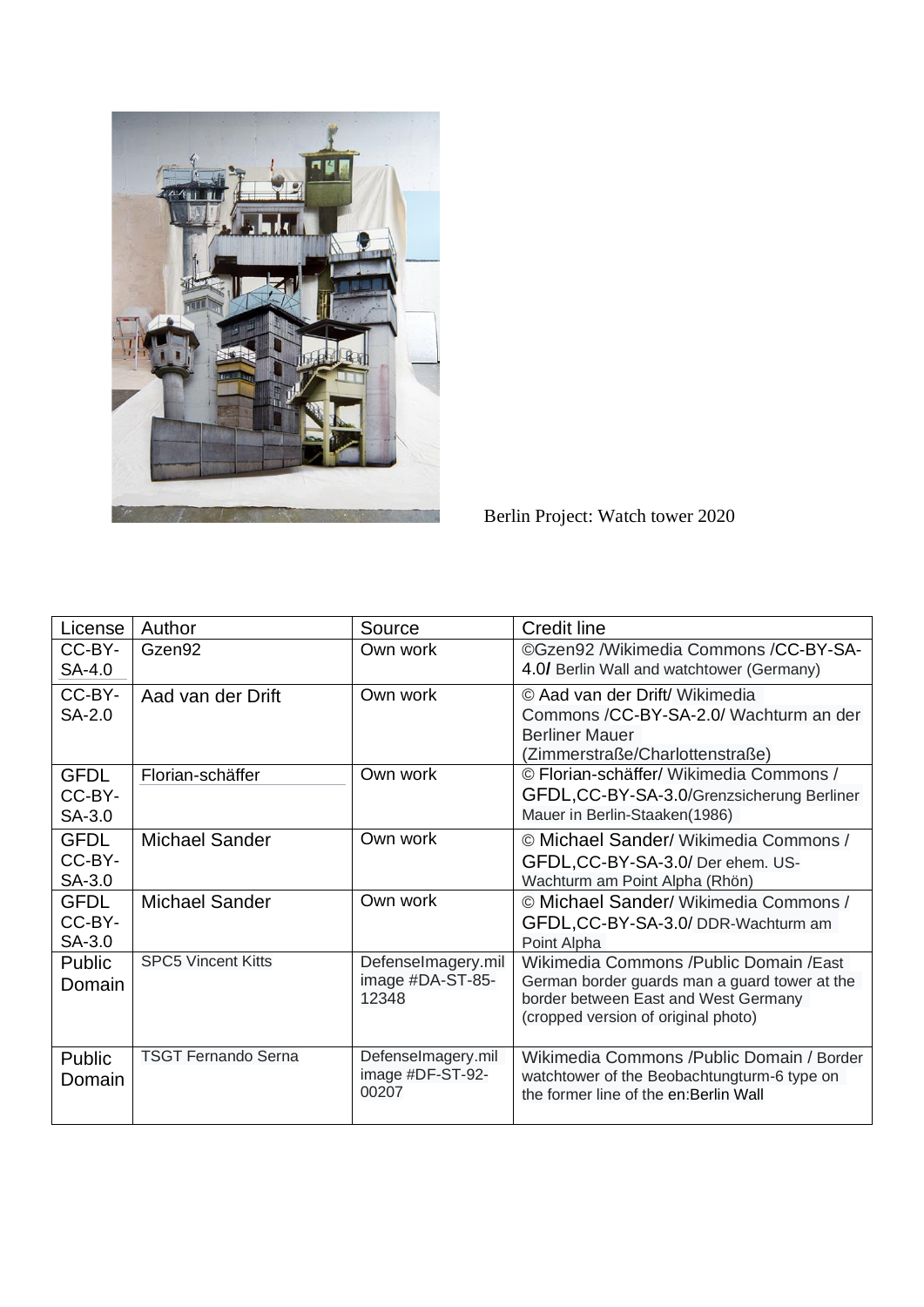

Berlin Project: Sector signs,2020

| License        | Author     | Source | <b>Credit line</b>                                        |
|----------------|------------|--------|-----------------------------------------------------------|
| CC BY-         | Spielvogel | Own    | © Spielvogel / Wikimedia Commons                          |
| SA 3.0         |            | work   |                                                           |
| CC BY-         | Stefanoka  | Own    | ©Stefanoka / CC BY-SA                                     |
| SA 3.0         |            | work   | (https://creativecommons.org/licenses/by-sa/3.0)          |
| CC BY-         | Roland     | Own    | ©Roland Arhelger / CC BY-SA                               |
| SA 4.0,        | Arhelger   | work   | (https://creativecommons.org/licenses/by-sa/4.0)          |
| <b>ROYALTY</b> | Daniel     | Own    | © Daniel Haug/ ROYALTY FREE                               |
| <b>FREE</b>    | Haug       | work   | https://www.flickr.com/photos/dhaug/49747012986/in/album- |
|                |            |        | 72157629429110726/                                        |
|                |            |        |                                                           |
| Public         | photo      | Own    | ©photo taken by me / Public domain                        |
| Domain         | taken by   | work   |                                                           |
|                | me.        |        |                                                           |
| CC BY-         | Tony       | Own    | ©Tony Webster from Portland, Oregon / CC BY-SA            |
| SA 2.0.        | Webster    | work   | (https://creativecommons.org/licenses/by-sa/2.0)          |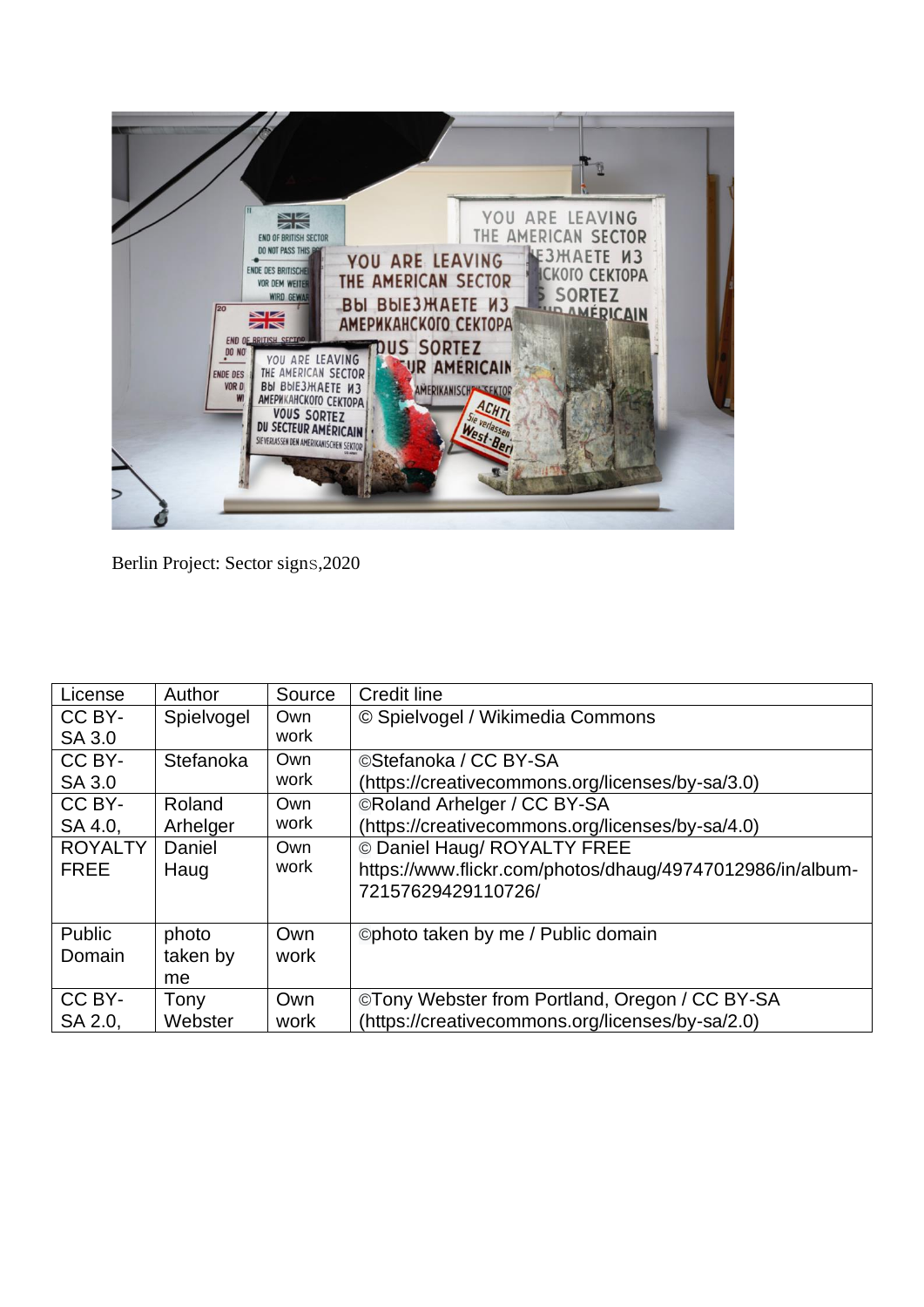

Berlin Project: Statues, 2020

| License<br>Source<br><b>Credit line</b><br>Author                                                                                  |  |
|------------------------------------------------------------------------------------------------------------------------------------|--|
| CC BY-<br>© Jörg Zägel / CC BY-SA (https://creativecommons.org/licenses/by-<br>Jörg Zägel<br>Own                                   |  |
| work<br>SA 3.0<br>sa/3.0                                                                                                           |  |
| © Mars 2002 / CC BY-SA (https://creativecommons.org/licenses/by-<br>CC BY-<br><b>Mars 2002</b><br>Own                              |  |
| work<br><b>SA 3.0</b><br>sa/3.0                                                                                                    |  |
| © Lotse / CC BY-SA<br><b>GFDL</b><br>Own<br>Lotse                                                                                  |  |
| (https://creativecommons.org/licenses/by-sa/3.0)<br>work<br>CC BY-                                                                 |  |
| SA 3.0                                                                                                                             |  |
| Own<br>Public<br>Public Domain,                                                                                                    |  |
| work<br>https://commons.wikimedia.org/w/index.php?curid=938381<br>Domain,                                                          |  |
| Public<br>Public Domain,                                                                                                           |  |
| Domain<br>https://commons.wikimedia.org/w/index.php?curid=1421138                                                                  |  |
| Public<br>Public Domain Taken and uploaded to English Wikipedia                                                                    |  |
| by User:Bronks as Image:Leninplatz.JPG on September 4th 2005 Bronks<br>Domain                                                      |  |
| released the image as public domain.                                                                                               |  |
| Own<br>©Joshua Davis<br>Joshua                                                                                                     |  |
| https://www.flickr.com/photos/129132243@N07/24380777361/in/album-<br>Davis<br>work                                                 |  |
| 72157663698060285/                                                                                                                 |  |
| <an and="" artist="" copyright="" discussing="" image="" is="" modify="" of="" td="" the="" the<="" used="" will=""><td></td></an> |  |
| image in case of a problem.>                                                                                                       |  |
| CC BY-<br>©Dr. Zeltsam / CC BY-SA<br>Dr. Zeltsam<br>Own                                                                            |  |
| (https://creativecommons.org/licenses/by-sa/4.0)<br>SA 4.0<br>work                                                                 |  |
| ©Dupisingh / CC BY-SA<br>CC BY-<br>Dupisingh<br>Own                                                                                |  |
| (https://creativecommons.org/licenses/by-sa/4.0)<br>SA 4.0<br>work                                                                 |  |
| @Velvet / CC BY-SA<br>CC BY-<br>Velvet<br>Own                                                                                      |  |
| (https://creativecommons.org/licenses/by-sa/4.0)<br>SA 4.0<br>work                                                                 |  |
| CC BY-<br>©Diego Delso, delsp.photo / CC BY-SA<br>Diego Delso<br>Own                                                               |  |
| (https://creativecommons.org/licenses/by-sa/4.0)<br>SA 4.0<br>work                                                                 |  |
| CC-BY-<br>Quaschinsky,<br>©By Bundesarchiv, Bild 183-11500-0497 / Quaschinsky, Hans-Günter / CC-<br>German                         |  |
| Hans-Günter<br><b>SA 3.0</b><br>BY-SA 3.0, CC BY-SA 3.0 de,<br>Federal                                                             |  |
| https://commons.wikimedia.org/w/index.php?curid=5420880<br>Archives                                                                |  |
| CC-BY-<br><b>©APPER / CC BY-SA</b><br><b>APPER</b><br>Own                                                                          |  |
| <b>SA 3.0</b><br>(http://creativecommons.org/licenses/by-sa/3.0/)<br>work                                                          |  |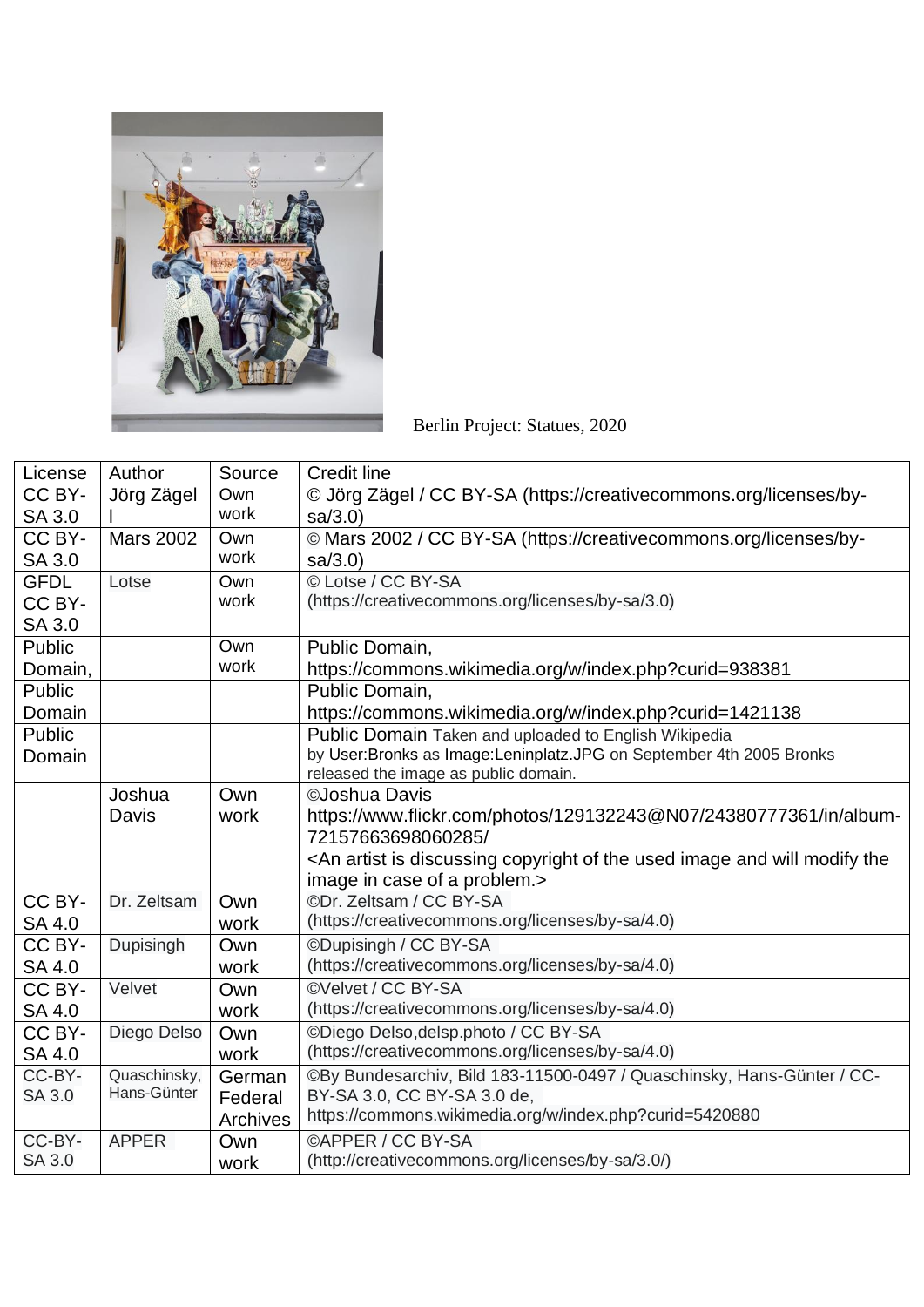

Berlin Project: Spreepark ,2020

| License       | Author               | Source | <b>Credit line</b>                               |
|---------------|----------------------|--------|--------------------------------------------------|
| CC BY-        | Literatenmelu        | Own    | © Literatenmelu / CC BY-SA                       |
| SA 3.0        |                      | work   | (https://creativecommons.org/licenses/by-sa/3.0) |
| CC BY-        | <b>Rolf Dietrich</b> | Own    | © Rolf Dietrich Brecher from Germany / CC BY     |
| SA 2.0        | <b>Brecher</b>       | work   | (https://creativecommons.org/licenses/by/2.0)    |
| CC BY-        | <b>Till Krech</b>    | Own    | © Till Krech from Berlin, Germany / CC BY        |
| <b>SA 2.0</b> |                      | work   | (https://creativecommons.org/licenses/by/2.0)    |
| Public        | Mdkoch84             | Own    | © Mdkoch84 / Public domain                       |
| Domain        |                      | work   |                                                  |
| CC BY-        | wazabi               | Own    | © wazabi / CC BY                                 |
| SA 3.0        |                      | work   | (https://creativecommons.org/licenses/by/3.0)    |
| CC BY-        | Carsten              | Own    | © Carsten Pietzsch / CC BY                       |
| SA 3.0,       | <b>Pietzsch</b>      | work   | (https://creativecommons.org/licenses/by/3.0)    |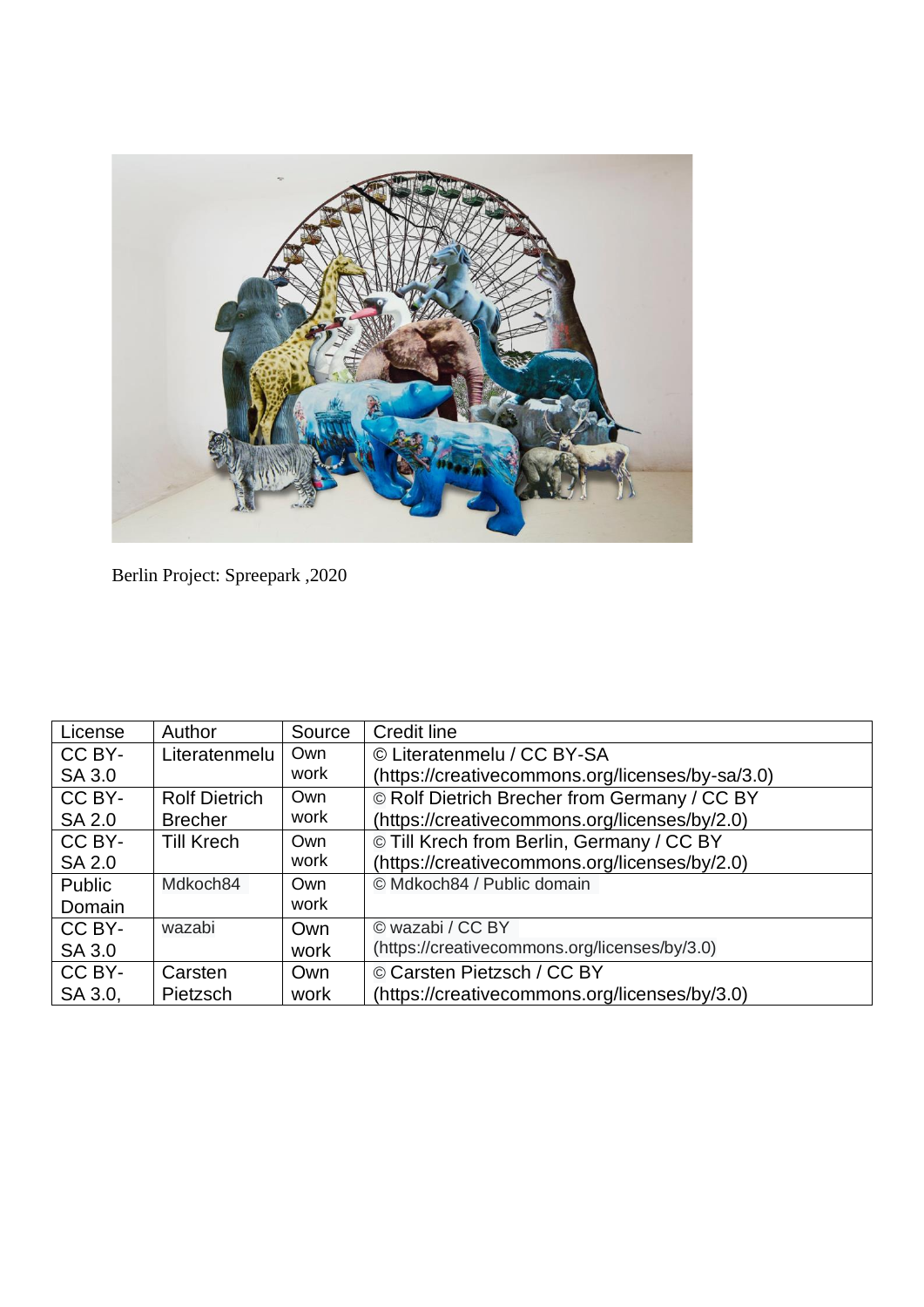

Berlin Project: Architecture 2020

| Author              | Source | <b>Credit line</b>                                       |
|---------------------|--------|----------------------------------------------------------|
| Jochen              | Own    | © Jochen Teufel / CC BY-SA                               |
| <b>Teufel</b>       | work   | (https://creativecommons.org/licenses/by-sa/3.0)         |
| Taxiarchos228       | Own    | ©JTaxiarchos228 / FAL                                    |
|                     | work   |                                                          |
| A.Savin             | Own    | © A.Savin (Wikimedia Commons · WikiPhotoSpace) / CC BY-  |
|                     | work   | SA (https://creativecommons.org/licenses/by-sa/3.0)      |
| A.Savin             | Own    | ©A.Savin (Wikimedia Commons · WikiPhotoSpace) / FAL      |
|                     | work   |                                                          |
| Jörg Blobelt        | Own    | ©Jörg Blobelt / CC BY-SA                                 |
|                     | work   | (https://creativecommons.org/licenses/by-sa/4.0)         |
| Arild Vågen         | Own    | CArild Vågen / CC BY-SA                                  |
|                     | work   | (https://creativecommons.org/licenses/by-sa/3.0)         |
| DieNormativität     | Own    | ©DieNormativität / CC BY-SA                              |
|                     | work   | (https://creativecommons.org/licenses/by-sa/4.0)/by/3.0) |
| <b>Gunnar Klack</b> | Own    | ©Gunnar Klack / CC BY-SA                                 |
|                     | work   | (https://creativecommons.org/licenses/by-sa/4.0)         |
| <b>Gunnar Klack</b> | Own    | CGunnar Klack / CC BY-SA                                 |
|                     | work   | (https://creativecommons.org/licenses/by-sa/4.0)         |
| Andreas             | Own    | ©Andreas Steinhoff / Attribution                         |
| <b>Steinhoff</b>    | work   |                                                          |
|                     |        |                                                          |
|                     |        |                                                          |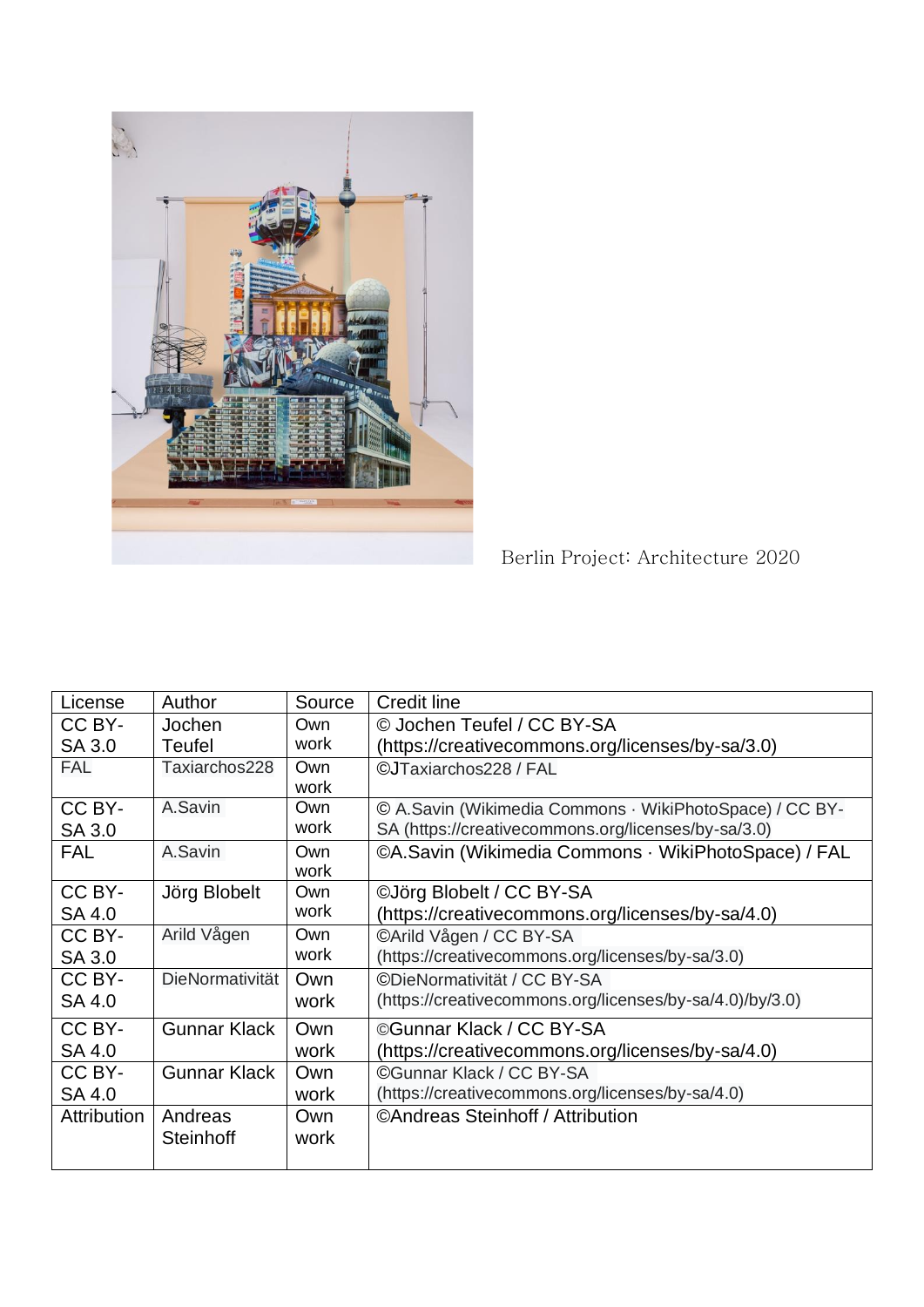

Berlin Project: DDR border pole,2020

| License | Author          | Source | <b>Credit line</b>                                                                               |
|---------|-----------------|--------|--------------------------------------------------------------------------------------------------|
| CC BY-  | Habbel1         | Own    | CHabbel1 / CC BY-SA                                                                              |
| SA 3.0  |                 | work   | (https://creativecommons.org/licenses/by-sa/3.0)                                                 |
| Public  | dito            | Own    | © dito / Public domain                                                                           |
| domain  |                 | work   |                                                                                                  |
| CC BY-  | ChrisO          | Own    | © ChrisO / CC BY-SA                                                                              |
| SA 3.0  |                 | work   | (https://creativecommons.org/licenses/by-sa/3.0)                                                 |
| CC BY-  | Gdsidd          | Own    | © Gdsidd / CC BY-SA                                                                              |
| SA 4.0  |                 | work   | (https://creativecommons.org/licenses/by-sa/4.0)                                                 |
| CC BY-  | Kresspahl       | Own    | © Kresspahl / CC BY-SA                                                                           |
| SA 3.0  |                 | work   | (https://creativecommons.org/licenses/by-sa/3.0)                                                 |
| CC BY-  | <b>Okernick</b> | Own    | © Okernick / CC BY-SA                                                                            |
| SA 3.0  |                 | work   | (https://creativecommons.org/licenses/by-sa/3.0)                                                 |
|         |                 |        | ©http://www.bgsk-oerlenbach.de/                                                                  |
|         |                 |        | <an and<="" artist="" copyright="" discussing="" image="" is="" of="" td="" the="" used=""></an> |
|         |                 |        | will modify the image in case of a problem.>                                                     |